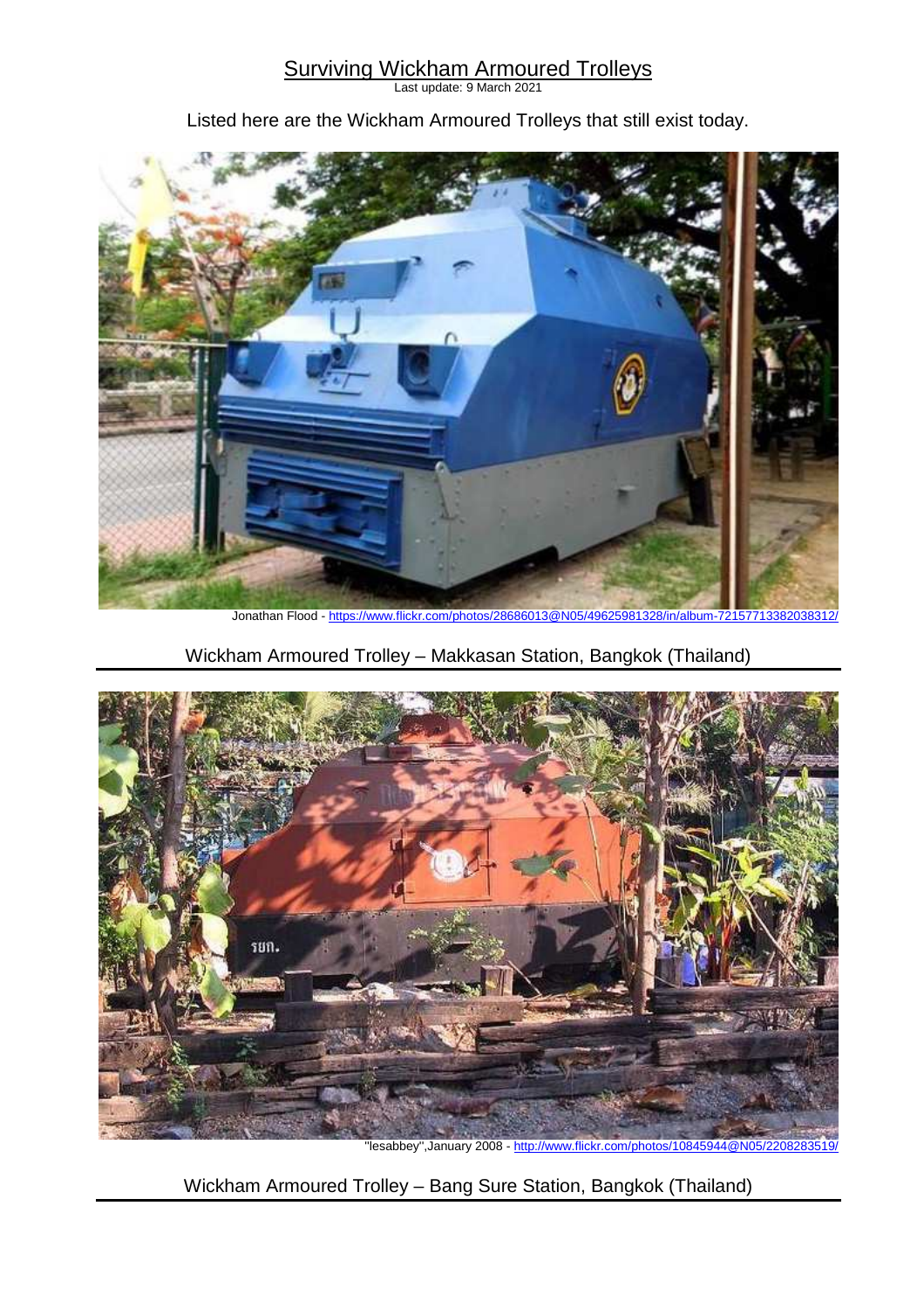

"azmi hj maad", November 2008 - http://www.flickr.com/photos/25054205@N05/3058235156/in/photostream/

Wickham Armoured Trolley – Royal Malaysia Police Museum, Kuala Lumpur (Malaysia)



''Argrillion'' - http://s12.invisionfree.com/ScaleModelsMalaysia/ar/t5103.htm

Wickham Armoured Trolley – Malaysian Army Museum, Port Dickson (Malaysia)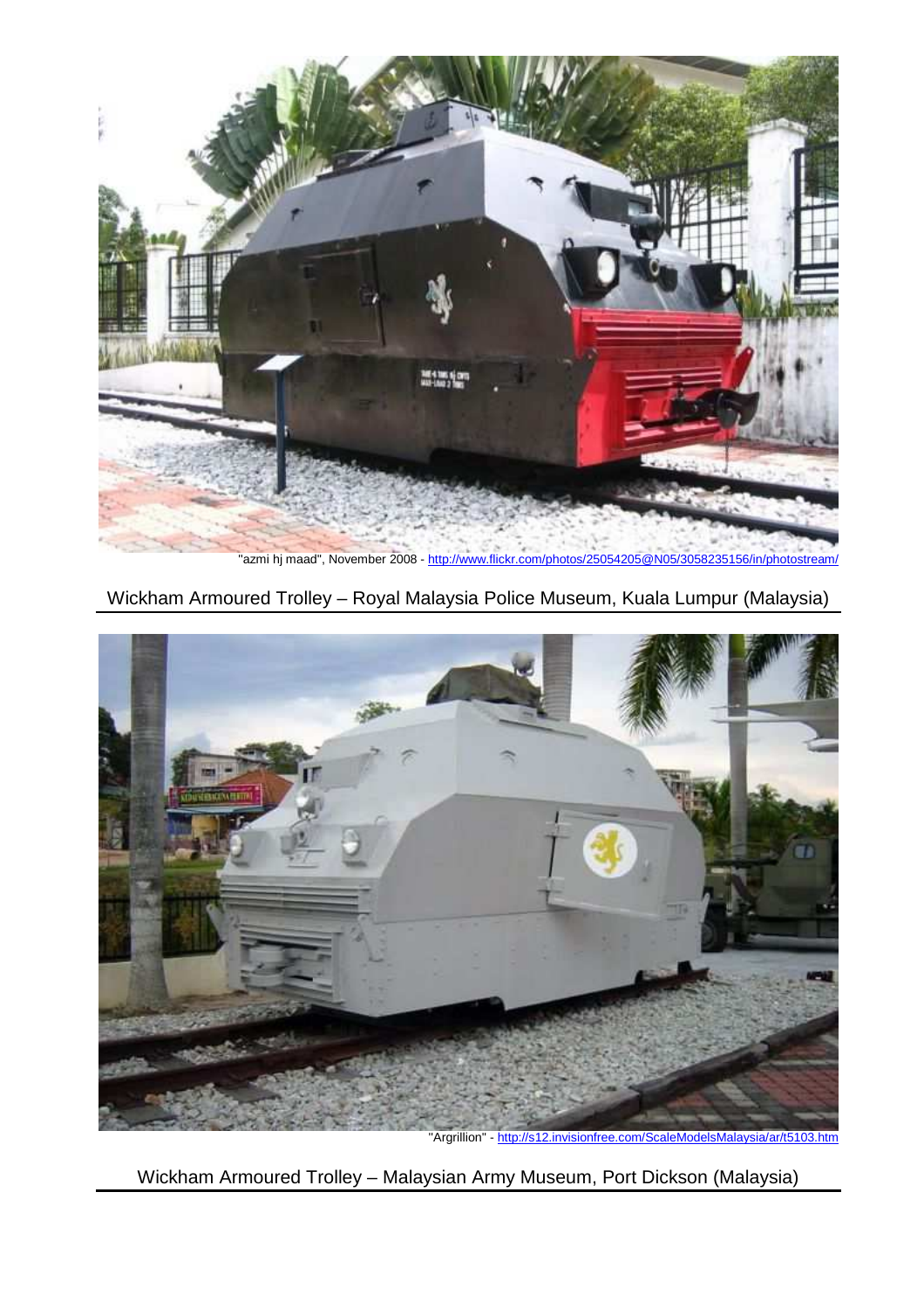

http://www.keretapi.com/armouredcar.html

## Wickham Armoured Trolley – Ipoh (Malaysia)



"Niels R." - https://www.flickr.com/photos/99386820@N07/35179508861/in/pool-4361757@N

Wickham Armoured Trolley – Kuala Krai (Malaysia)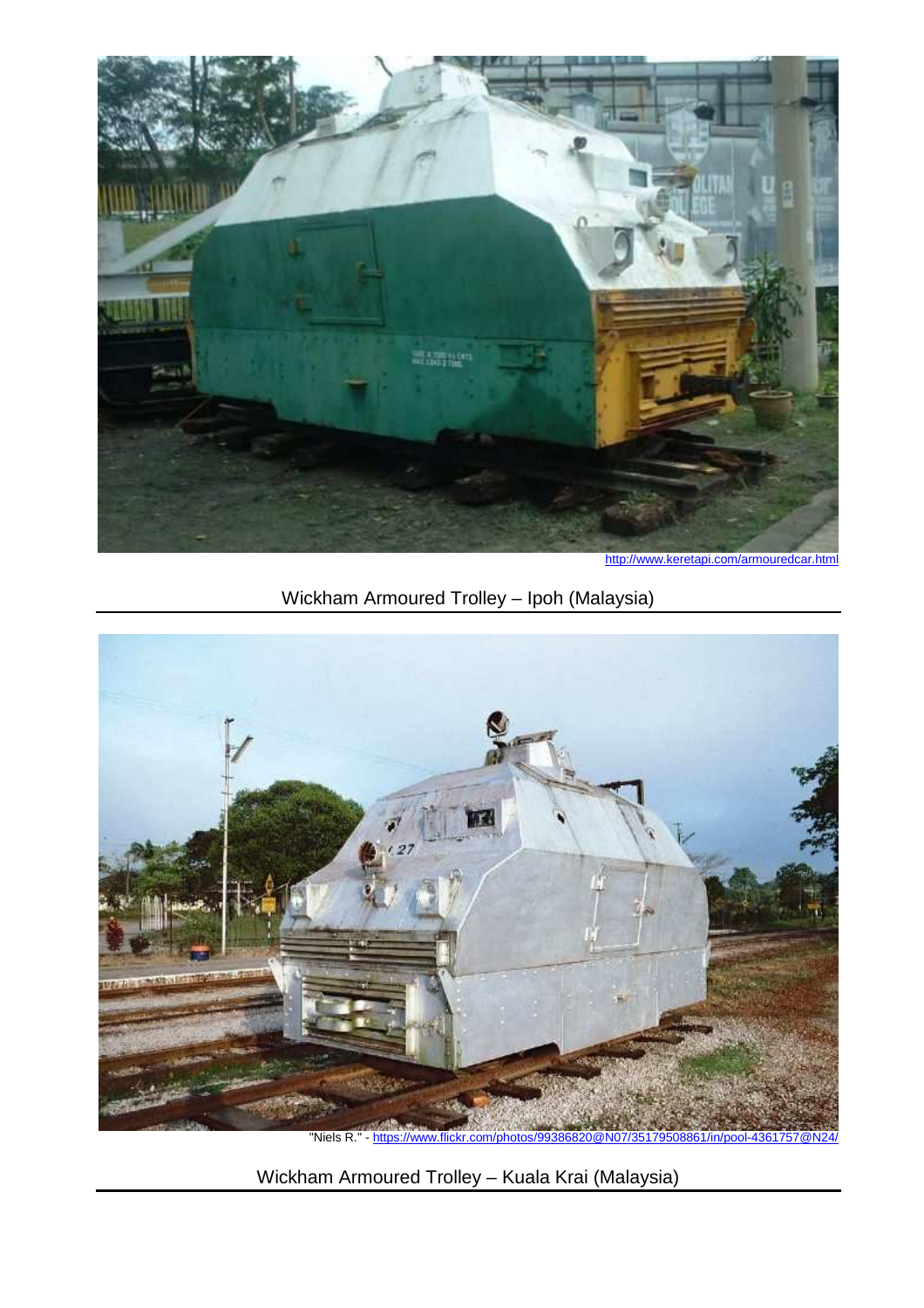

Florian Grupp - https://www.flickr.com/photos/12906273@N05/2319574200/in/pool-4361757@N24/

Wickham Armoured Trolley – Mokepalin Depot (Malaysia)



Karl Seltenhammer, October 2011 - https://www.flickr.com/photos/28686013@N05/49626641372/in/album-72157713382038312/

Wickham Armoured Trolley – Uttaradit Depot (Malaysia)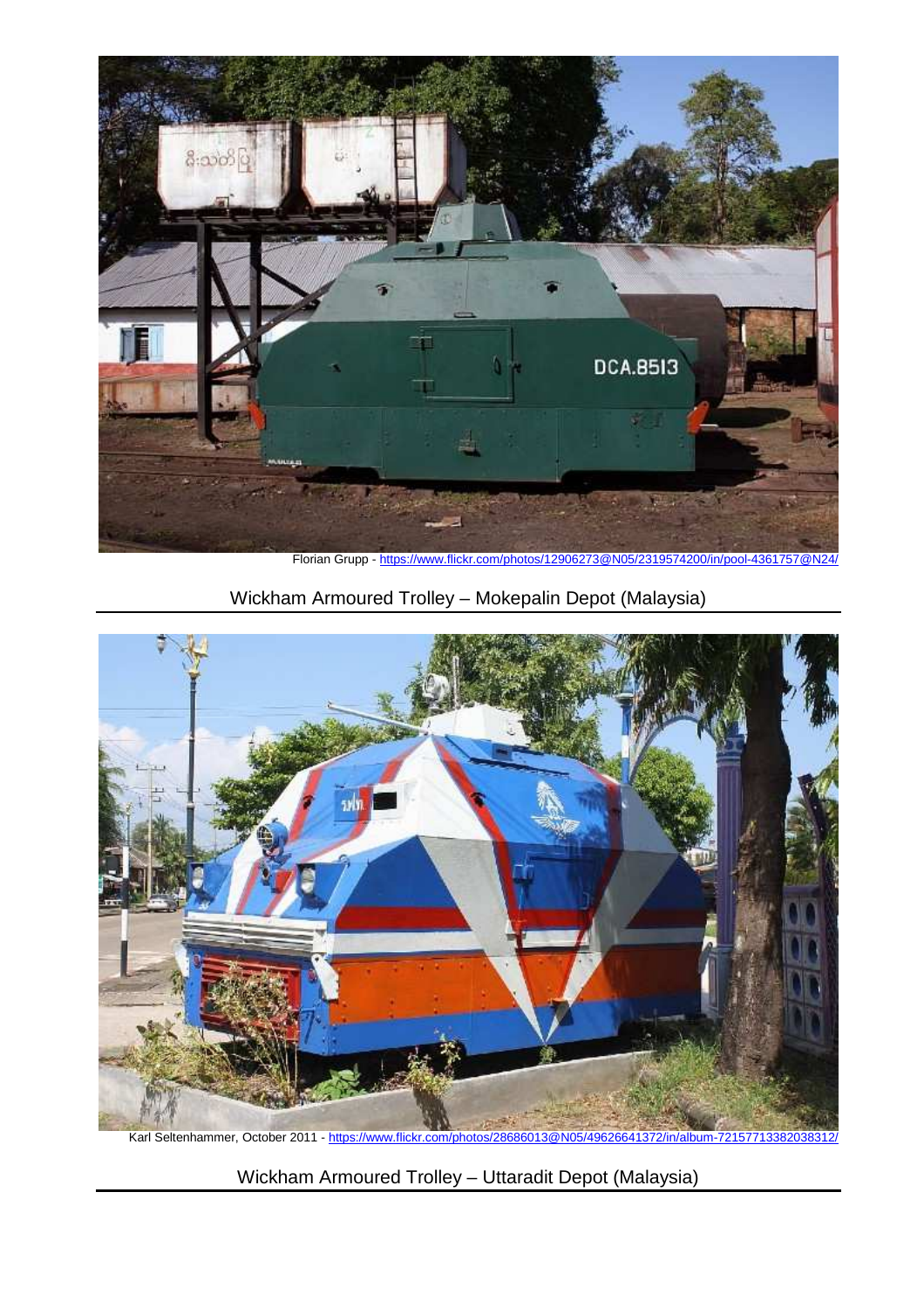

Don Glover, April 2014 - https://www.flickr.com/photos/barang\_shkoot/14015569335/in/pool-4361757@N24

Wickham Armoured Trolley – Thung Song Depot (Malaysia)



"nigelmenzies", December 1999 - https://www.flickr.com/photos/nigelmenzies/35705940631/in/pool-4361757@N24/

Wickham Armoured Trolley – Myanma Railways Main Works, Insein, Yangon (Myanmar)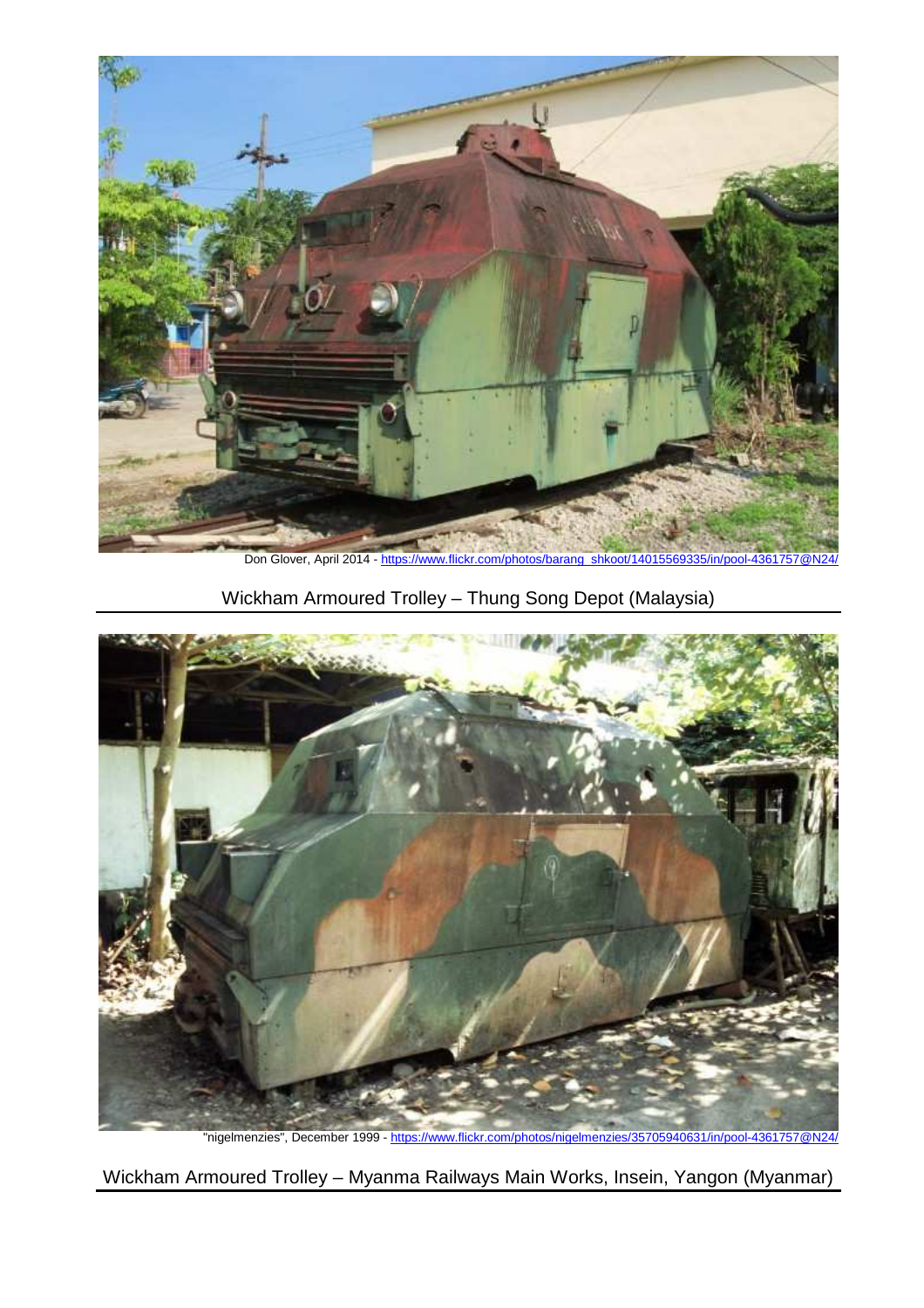

"nigelmenzies", December 1999 - https://www.flickr.com/photos/nigelmenzies/35028337593/in/pool-4361757

Wickham Armoured Trolley – Myanma Railways Main Works, Insein, Yangon (Myanmar)



https://nkurashige.wordpress.com/2014/04/24/14%E5%B9%B4%E6

Wickham Armoured Trolley – Unknow location